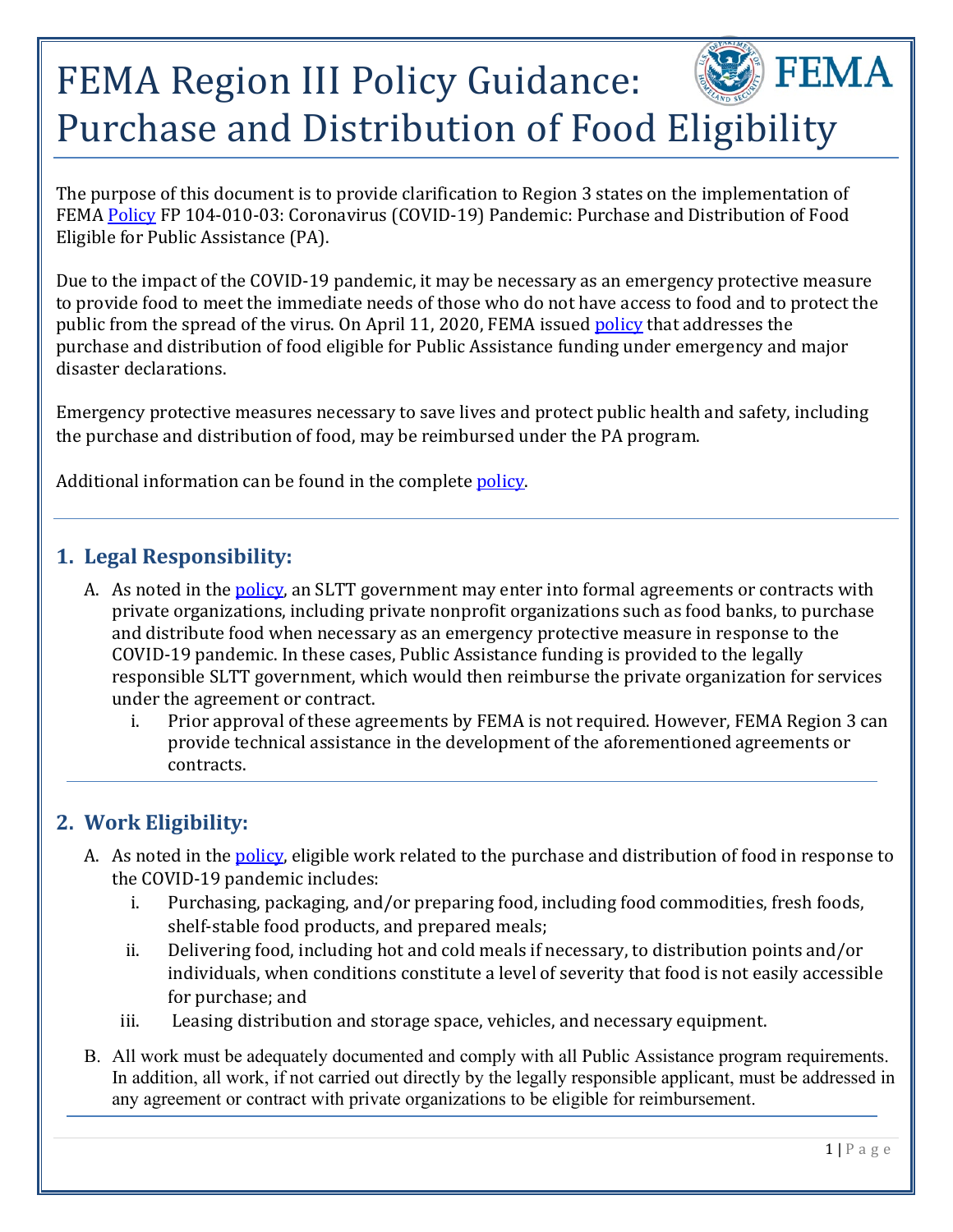## **3. Cost Eligibility:**

- A. As noted in the **policy**, all claimed costs must be necessary and reasonable in order to respond to the COVID-19 Public Health Emergency and are subject to standard program eligibility and other Federal requirements, including the prevailing cost-share for the respective declaration.
	- a. All costs, if not incurred directly by the legally responsible applicant, must be addressed in any agreement or contract with private organizations to be eligible for reimbursement.

#### **4. Procurement:**

- A. When procuring property or services under a financial assistance award, a state entity must:<br>i. Follow the same policies and procedures it uses for procurements from its non-federa
	- Follow the same policies and procedures it uses for procurements from its non-federal funds;
	- ii. Comply with 2 C.F.R. § 200.322 (Procurement of Recovered Materials); and Ensure that every purchase order or other contract includes any clauses required by 2 C.F.R. § 200.326 [\(Contract Provisions\)](https://www.fema.gov/media-library-data/1569959119092-92358d63e00d17639d5db4de015184c9/PDAT_ContractProvisionsTemplate_9-30-19.pdf)
- B. The federal procurement under grant standards applicable to non-state entities when procuring property or services under an award or cooperative agreement are set forth in 2 C.F.R. §§ 200.318-326. Non-state entities must follow the same policies and procedures it uses for procurements from its non-federal funds so long as it does not conflict with Federal or state requirements. In the event of a conflict non-state entities should follow the stricter standard.
- C. FEMA has issued [guidance](https://www.fema.gov/news-release/2020/03/20/procurement-under-grants-under-exigent-or-emergency-circumstances) that for the duration of the current federal Public Health Emergency declaration, the ongoing COVID pandemic qualifies per se as an emergency and/or exigent circumstance such that FEMA grant applicants may use non-competitive procurement
- D. FEMA is waiving the procurement requirements contained in 2 C.F.R. § 200.319(b) regarding geographical preferences and 2 C.F.R. § 200.321 regarding contracting small and minority businesses, women's business enterprises, and labor surplus area firms for non-State entities.<br>i. These waivers apply only to local governments and PNP's seeking Federal financial
	- i. These waivers apply only to local governments and PNP's seeking Federal financial assistance (reimbursement) for costs incurred under their procurements. These waivers are only in effect for a 90 day period beginning March 27, 2020.

# **5. Timelines:**

- A. Funding may be provided for an initial 30 day period.
	- a. This 30 day period begins from the date that costs are incurred under this policy.
- B. SLTT governments may request a 30-day time extension from the Regional Administrator (RA) with documentation showing continued need.
	- a. Requests for extension can be routed through the Public Assistance Group Supervisor for your Disaster.

### **6. Duplication of Benefits:**

A. Pursuant to Section 312 of the Stafford Act, FEMA is prohibited from providing financial assistance where such assistance would duplicate funding available from another program, insurance, or any other source for the same costs.